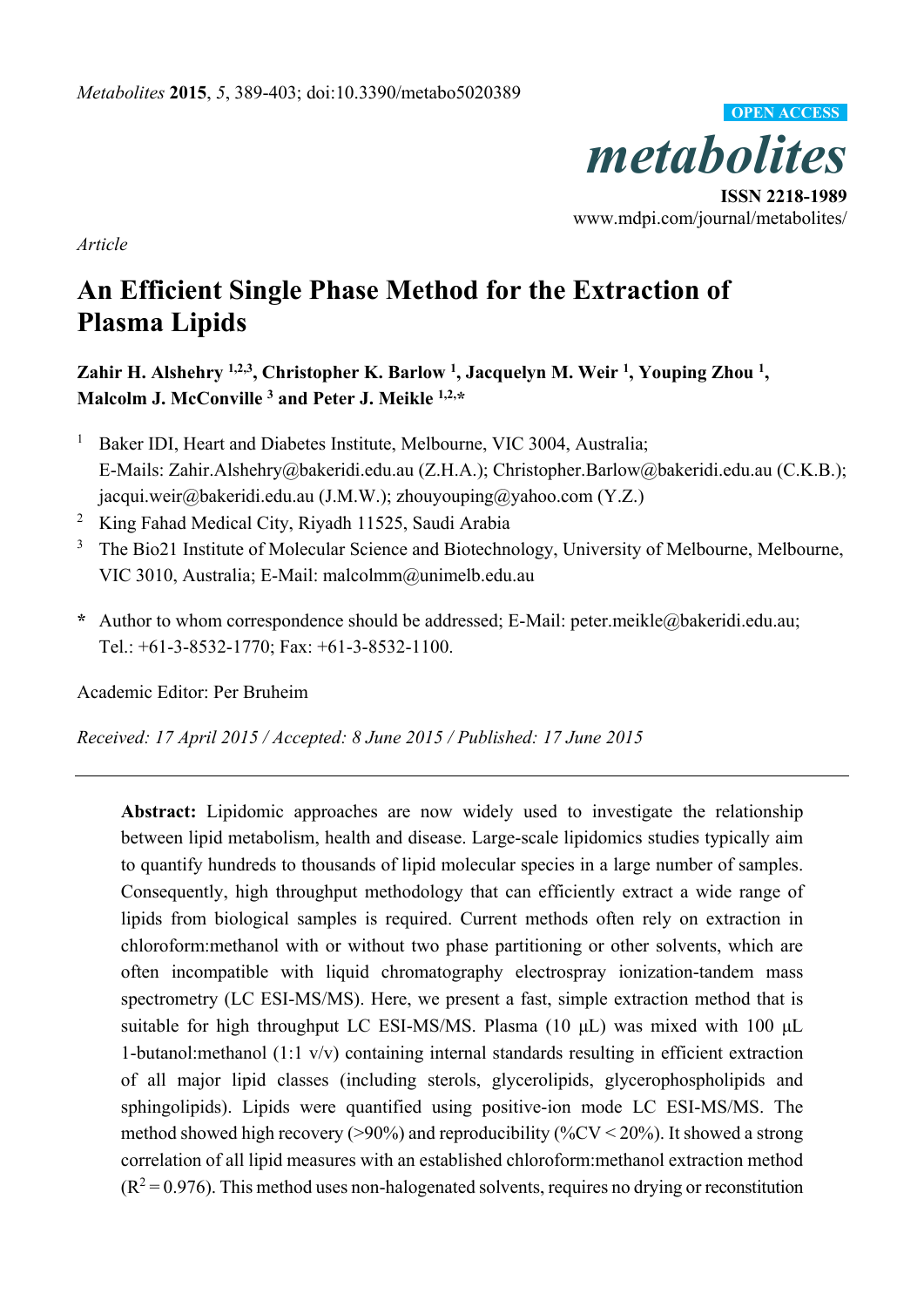steps and is suitable for large-scale LC ESI-MS/MS-based lipidomic analyses in research and clinical laboratories.

**Keywords:** lipidomics; 1-butanol/methanol extraction; mass spectrometry

### **1. Introduction**

Dyslipidemia is strongly associated with cardiovascular diseases [1–3], insulin resistance and diabetes [4,5]. Commonly used clinical lipid measurements such as low density lipoprotein-cholesterol (LDL-C), high density lipoprotein-cholesterol (HDL-C) or triacylglycerols, provide only limited information as they fail to measure the individual lipid species that make up the lipoprotein pools. Advances in mass spectrometry have allowed the examination of hundreds of lipids, often in a single experiment [6,7]. It has been reported that individual lipids are associated with the development of diseases including insulin resistance and diabetes [8], cardiovascular disease [9], hypertension [10], cancer [11] cystic fibrosis [12], as well as with smoking [13] and drug action [14]. Furthermore, individual lipid species within a class often show differential associations with a disease state [6]. Lipidomic analysis of plasma represents a new approach that can inform on disease processes [15] and potentially identify useful biomarkers to diagnose and assess disease risk [6].

Lipidomic analysis of population-based studies provides the potential to determine the association of individual lipid species with disease progression and outcomes. The concentration of lipid species are closely associated with many traditional risk factors and so determination of independent associations often requires adjustment for a large number of covariates. Additionally the analysis of hundreds of lipids necessitates suitable statistical corrections to account for problems associated with multiple comparisons [16–18]. Consequently, such studies require the analysis of hundreds to thousands of samples to ensure sufficient statistical power if independent associations are to be established. Such studies necessitate the lipidomic methodology be simple, robust and high-throughput. Furthermore, these characteristics are critical if plasma lipid profiling is to find clinical application.

There are several methods suitable for the extraction of lipids from plasma. Possibly the most widely used is the "Folch" method [19]. Briefly, this is a two-phase liquid-liquid extraction utilizing 2:1  $(v/v)$ chloroform:methanol in which the majority of lipids partition into the lower organic phase. Several additional two-phase liquid-liquid extraction methods have been reported with several modifications including the Bligh-Dyer [20] and acidic Folch [21]. A key disadvantage of these approaches is that the collection of the lower organic phase is cumbersome resulting in increased processing time, and reduced reproducibility and throughput. Matyash and co-workers have suggested that the use of methyl-tert-butyl ether (MTBE) may overcome this problem as the lipid rich organic layer settles above the aqueous phase [22]. More recently, an automated method utilizing 1-butanol/methanol in a two-phase system (BUME method) has been described [23] for use in direct infusion "shotgun" mass spectrometry analysis. As in the MTBE method, the lipids partition into the upper phase, simplifying their collection. Nevertheless, care must still be taken to avoid the interface between the two phases in both methods. Recently three of these extraction methods (Folch, Bligh Dyer and the MTBE methods) together with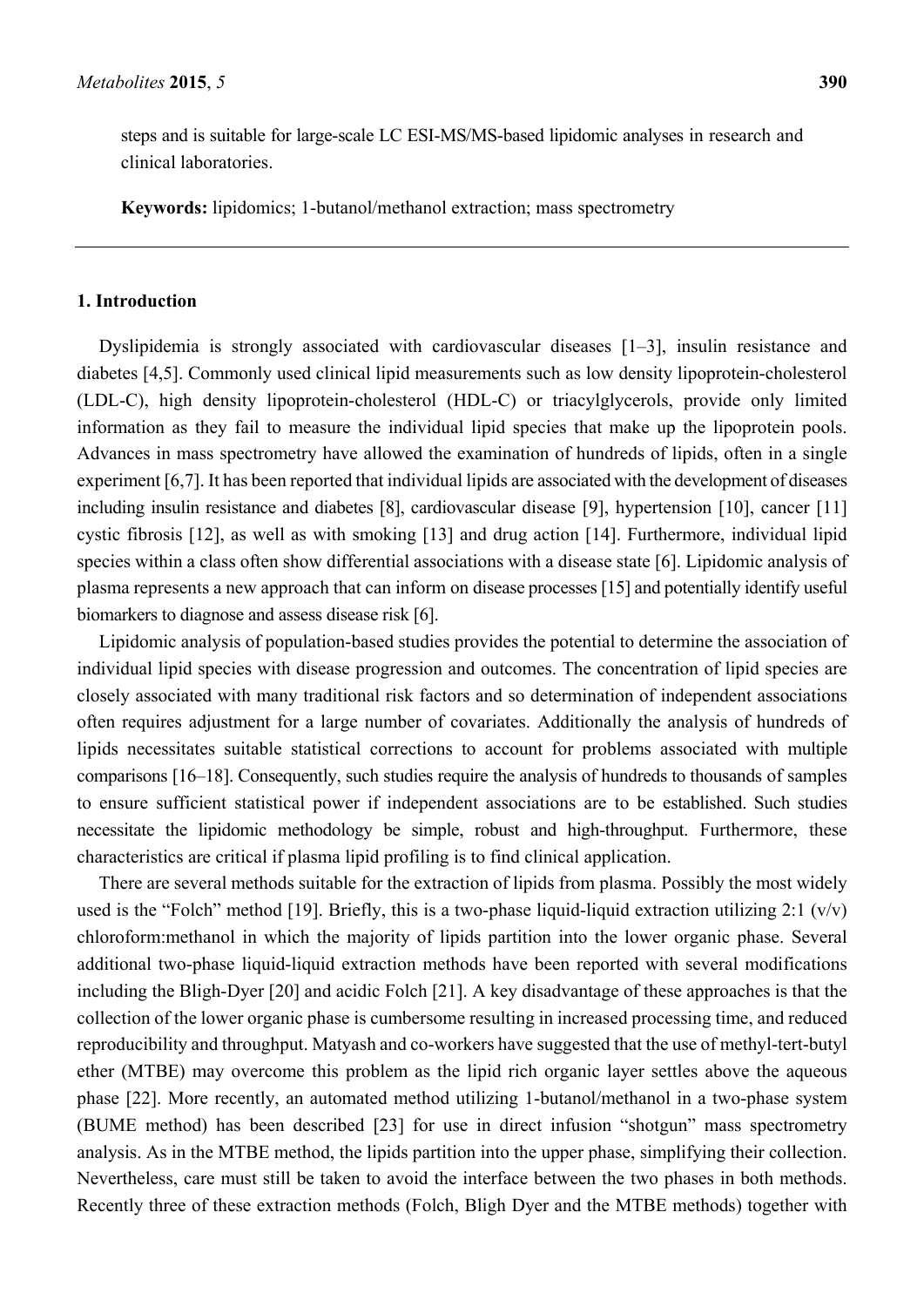the acidified Bligh Dyer and a hexane-isopropanol method were compared for their ability to extract lipids from human low-density lipoprotein [24]. These experiments demonstrated that the recoveries of the major lipid classes were similar although for lower abundant classes there was significant variation between methods with no single method showing optimal performance for all lipid classes [24].

The mass spectrometry approach taken, places specific demands on the extraction methodology employed. Shotgun lipidomics requires a high degree of sample preparation to ensure the removal of unwanted components such as salts and polar metabolites, which may suppress lipid ions. In contrast, lipidomic approaches utilizing reverse phase liquid chromatography electrospray ionization- tandem mass spectrometry (LC ESI-MS/MS), require less stringent sample preparation as polar impurities are eluted at the solvent front and do not interfere with the MS analysis of the lipids. We have previously described a single-phase lipid extraction method [6,7] suitable for use with reverse phase LC ESI-MS/MS analysis using chloroform and methanol. A shortcoming of this method was that following initial extraction it required the removal of the extraction solvent and reconstitution in a mixture of 1-butanol and methanol to give satisfactory chromatographic performance. Here we report on a new single-phase lipid extraction using 1-butanol/methanol (1:1 v/v) that does not require removal of the solvent and reconstitution prior to reverse-phase LC ESI-MS/MS analysis. The method is extremely rapid allowing for high throughput sample preparation, shows a high level of recovery (>90%) for a wide range of polar and non-polar lipids, and is highly reproducible.

## **2. Results**

## *2.1. Recovery of Lipids*

The recovery of ISTDs from the 1-butanol/methanol (1:1 v/v) were greater than 95% for all ISTDs except LPE (14:0) and CE (18:0) (*d*6) (90%), and was either similar to, or better than, the recoveries from the chloroform/methanol  $(2:1 \text{ v/v})$  or 1-butanol/methanol  $(3:1 \text{ v/v})$  methods (Figure 1). The chloroform/methanol method typically gave higher recovery than the 1-butanol/methanol (3:1 v/v) method except for Cholesterol (*d*<sub>7</sub>) (80% and 93%, respectively) and LPE (14:0) (80% and 87%, respectively).

Analysis of the re-extracted pellet showed that the amounts of re-extracted endogenous lipids were less than 18% of the sum of the initial and second extractions, and the average amount of lipid in the second extraction represented only  $7.1\%$  (median  $= 7.6\%$ ) of the combined total lipid (Figure 2). Out of 293 lipid species 209 (71.3%) of lipid species showed a second extraction recovery less than 10% while the highest second extraction recovery observed was related to a low abundant and neutral non-polar lipids  $\approx 17\%$ ) (Supplementary Table 1).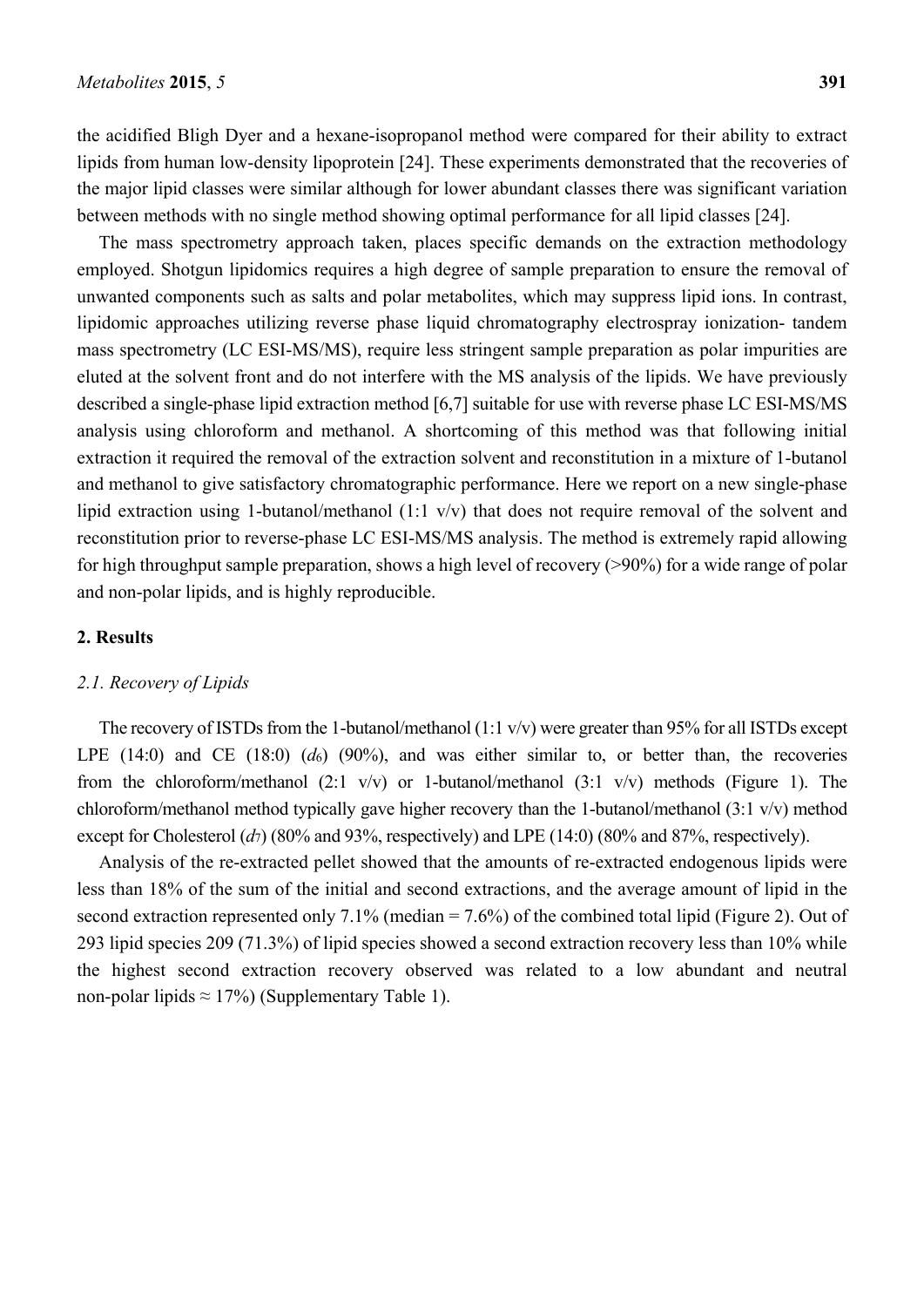

**Figure 1.** Recovery of lipids with the different extraction methods. The recovery calculated the percent of recovery of the method ( $n = 5$ ) against its spiked equivalent method ( $n = 5$ ). The black bars represent the recovery of chloroform/methanol against spiked chloroform/methanol, the gray bars represent the recovery of 1-butanol/methanol (3:1 v/v) against spiked 1-butanol/methanol (3:1 v/v) and the white bars represent the recovery of 1 butanol/methanol (1:1 v/v) against spiked 1-butanol/methanol (1:1 v/v).



**Figure 2.** Percentage of endogenous lipids not extracted. Pellets remaining after the initial extraction  $(n = 3)$  were re-extracted and the lipids quantified. The re-extracted lipids were expressed as a percentage of the total lipids extracted in the first and second extractions combined.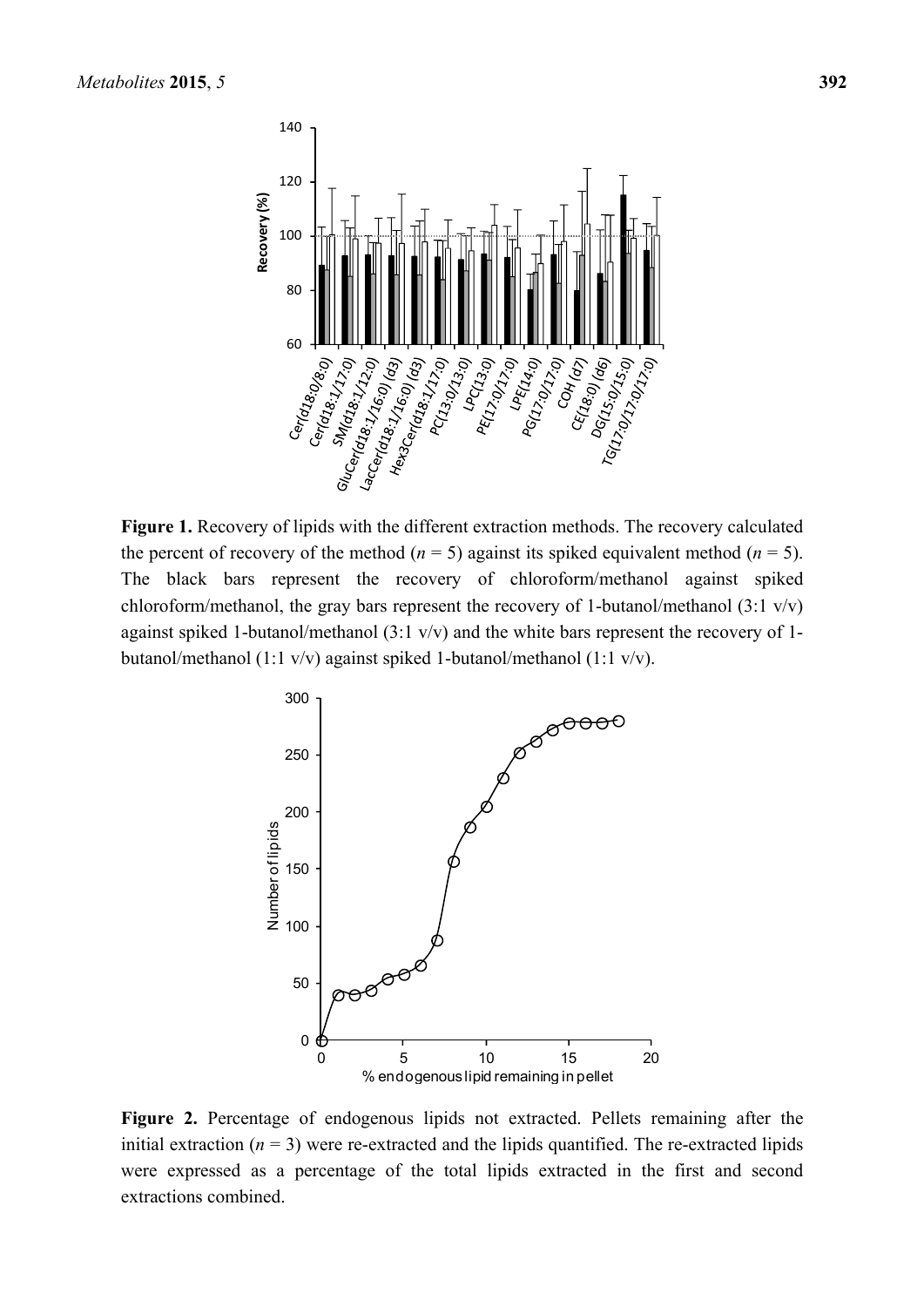#### *2.2. Effect of Solvents on Reverse-Phase Chromatography*

We have compared the chromatography when injecting a plasma lipid extracted by either 1-butanol/methanol (3:1 v/v) or 1-butanol/methanol (1:1 v/v). While the chromatographic features (retention time and peak shape) were largely the same for both extraction methods, for the most polar lipids, such as LPC 13:0, we observed both a peak broadening and an earlier elution time when the 1-butanol/methanol (3:1 v/v) extract was analyzed compared with 1-butanol/methanol (1:1 v/v) extract (Supplementary Figure 1).

## *2.3. Comparison of the Lipid Measurements with the 1-Butanol/Methanol (1:1 v/v) and Chloroform/Methanol Methods*

The comparison of the 1-butanol/methanol  $(1:1 \text{ v/v})$  extraction method with the established chloroform/methanol method was performed by comparing the lipids measurements of each method. Figure 3 shows a high correlation of the individual lipid measurements between the two methods  $(R<sup>2</sup> = 0.976)$ .



**Figure 3.** Correlation of plasma lipid measurements following different extraction procedures. Plasma (10  $\mu$ L, n=10) was extracted via the 1-butanol/methanol (1:1 v/v) or chloroform/methanol methods and analyzed for 293 lipid species via liquid chromatography electrospray ionization-tandem mass spectrometry. The concentration of each lipid was calculated by comparing the area under the chromatogram with the corresponding internal standard. The concentration of each lipid determined via the 1-butanol/methanol (1:1 v/v) method was plotted against the concentration of the same lipid as determined via the chloroform/methanol method. The line of best fit was  $y = 1.0278x$  ( $R^2 = 0.976$ ).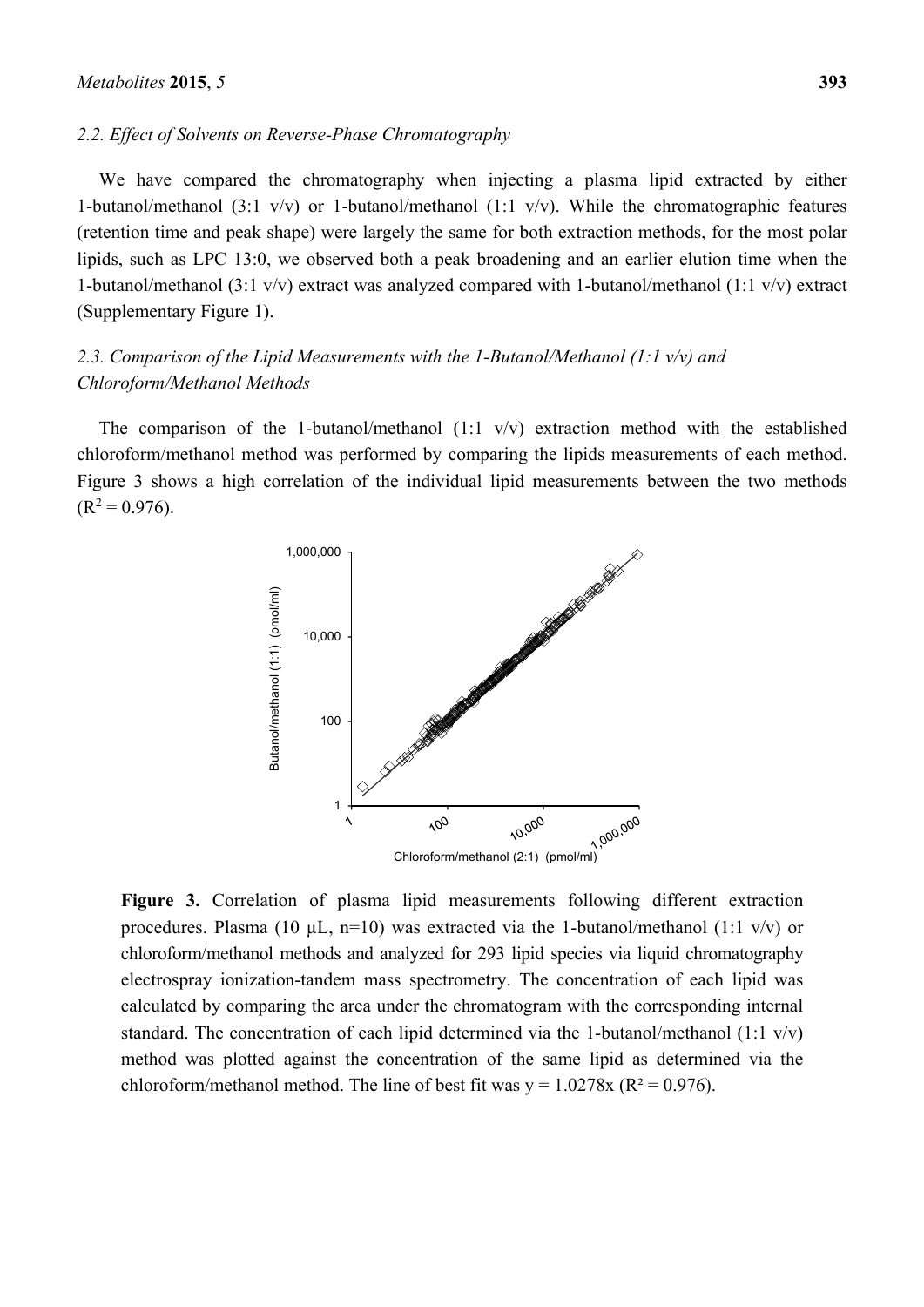#### *2.4. Reproducibility of the Lipid Measurements Following Extraction with Each Method*

Reproducibility was evaluated by estimating intra-batch coefficient of variation (CV%) for all methods. The CV% of chloroform/methanol, 1-butanol/methanol (3:1 v/v) and 1-butanol/methanol  $(1:1 \text{ v/v})$  was calculated for  $(n = 10)$  pooled plasma samples of each method. These results showed that within-batch CV% were less than 20% for 271, 252 and 276 lipid species extracted by chloroform/methanol (2:1 v/v), 1-butanol/methanol (3:1 v/v) and 1-butanol/methanol (1:1 v/v), respectively (Figure 4). Highest CV% results represent mainly the variation of low abundant lipids.



**Figure 4.** Within-batch coefficient of variation of the different extraction methods. The CV% were calculated for chloroform/methanol, 1-butanol/methanol  $(3:1 \text{ v/v})$  and 1-butanol/methanol (1:1 v/v) methods (*n* = 10). Out of 293 lipid species, 271, 252 and 275 lipid species extracted via chloroform/methanol, 1-butanol/methanol (3:1 v/v) and 1-butanol/methanol (1:1), respectively, had CV% less than 20%.

For the 1-butanol/methanol (1:1 v/v) method, analysis of reproducibility was further extended to examine the additional variation associated with extractions performed in separate batches. Seven batches, each corresponding to seven pooled plasma samples, were extracted over a period of two months. The resulting 49 samples were then randomized and analyzed together using LC ESI-MS/MS. The resulting CV% profile (Figure 5) was broadly similar relative to the corresponding within-batch curve (Figure 4) indicating only minor increases in variation from between-batch effects. The greatest increase in variation was observed for CVs less than 5%, with little apparent difference above this. For example, there were 274 lipids with a CV < 20% in the inter-batch experiment compared with 275 for the corresponding intra-batch (Supplementary Table 1).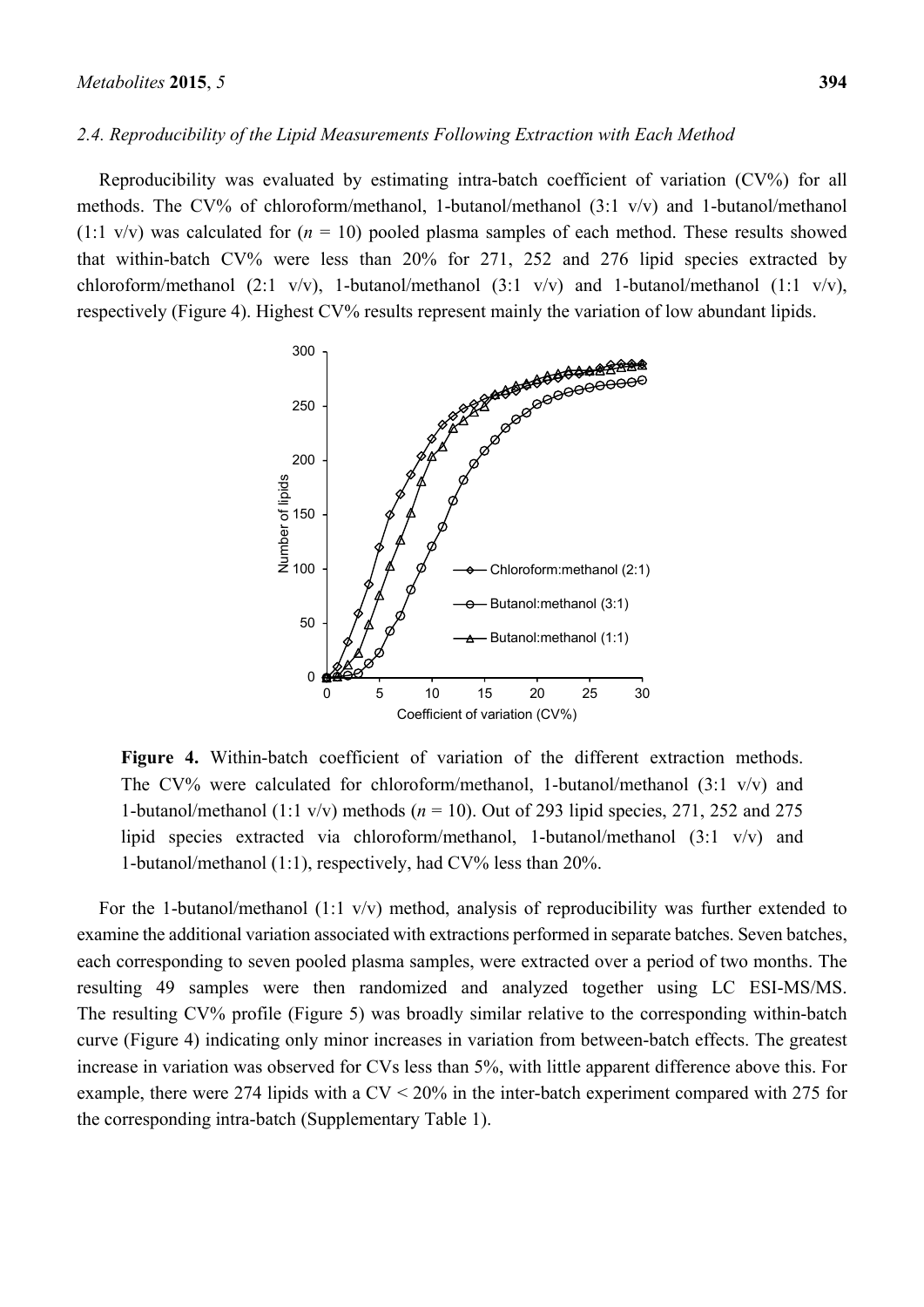

**Figure 5.** Coefficient of variation of the batch-to-batch extraction. The CV% was calculated for  $(n = 49)$  samples  $(n = 7/day)$  over two months. Out of 293 lipid species, 274 lipid species showed a CV% less than 20%.

#### **3. Discussion**

Lipidomics has tremendous potential to improve our understanding of physiological, pathological and clinical conditions including type 2 diabetes, cardiovascular disease, neurological dysfunctions and cancers. Many lipid molecules have been proposed as diagnostic or prognostic markers for such conditions; however, none have thus far been translated to clinical tests. A major limitation to the discovery, validation and translation of lipid biomarkers for chronic disease is the need to conduct large population based trials. Thus, there is a need for high throughput, efficient and safe methods that can be applied in research and clinical laboratories. The 1-butanol/methanol (1:1 v/v) method presented here was evaluated for recovery, reproducibility and correlation with a recently published, but more cumbersome, chloroform/methanol method and a 1-butanol/methanol (3:1 v/v) method.

Whilst the solvent/sample ratio is limited to 20:1 for the chloroform/methanol method in order to obtain a single phase, the use of butanol/methanol is not restricted by miscibility of the solvent. Indeed, Löfgren *et al.*, found that the 1-butanol/methanol (3:1 v/v) method was linear for a wide range of sample volumes (10 to 100 μL) [23]. There was no significant difference in the recoveries of any of the lipid standards between the chloroform/methanol and the two 1-butanol/methanol extraction methods. For all internal standards the average recovery was greater than 80%. However, the recoveries of lipid standards from plasma matrix using the 1-butanol/methanol (1:1 v/v) method were either similar to, or greater than, those of the chloroform/methanol method [7] or a similar method utilizing a 1-butanol/methanol  $(3.1 \text{ v/v})$  mix. We note that the recovery of the DG  $(15:0/15:0)$  standard from the chloroform/methanol extraction appeared to be greater than 100%. This appears to be the result of acyl migration from the sn1, and sn3 positions of the 1,3-diacylglycerol to the sn2 position on the glycerol backbone during the chloroform/methanol extraction process, giving rise to 1,2- and 2,3-diacylglycerol isomers with higher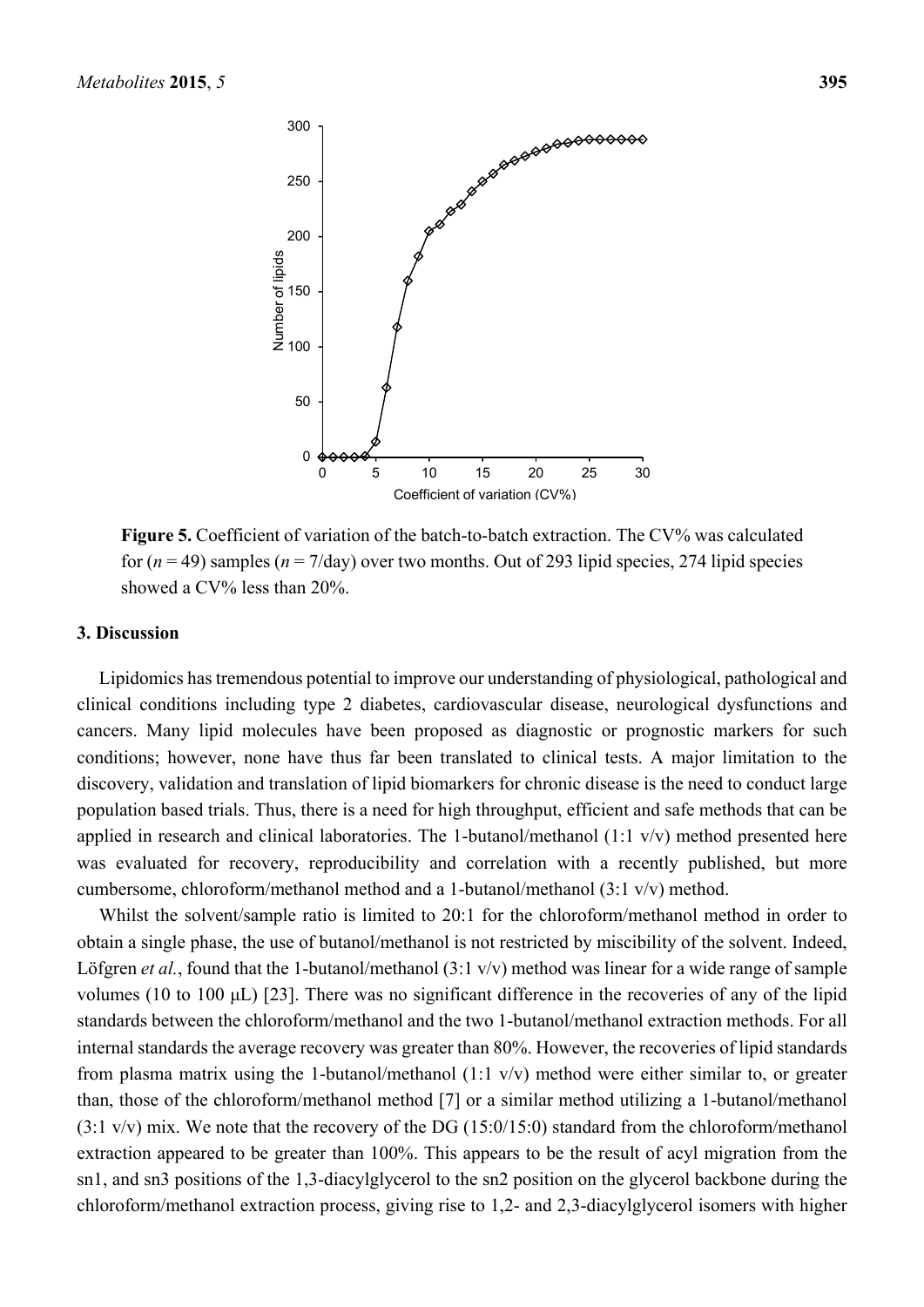response factors in the mass spectrometer. This acyl migration occurs in all extracts but appears to be greatest in the chloroform methanol extraction process, resulting in an apparent recovery of greater than 100%. For this reason, additional care should be exercised when using the chloroform/methanol extraction for diacylglycerol species. In addition to assessing recovery using spiked standards, we re-

extracted the residue (pellet) remaining in the extraction microtube following the initial extraction to estimate how much of each endogenous lipid remained. Re-extraction of the pellet showed that only a small percentage of the endogenous lipid remained following the initial extraction, indicating recoveries of  $82\% - 100\%$  (median recovery = 92.4%). The lipid species with the poorest recoveries  $(82\% - 88\%)$  were primarily non-polar neutral lipids (cholesteryl ester, diacylglycerol and triacylglycerol species), which are present in plasma within the hydrophobic core of lipoprotein particles.

In comparison, the five different two phase systems recently evaluated by Reis *et al.* [24], showed significant variation in their ability to extract the less abundant lipid classes (including sphingomyelin, phosphatidylinositols, lyso-lipids, ceramides, and cholesterol sulfates) with no single method giving optimal performance for all classes. However, while single phase extraction methods offer advantages in speed, simplicity and the range of lipid classes that can be efficiently extracted, the inability to effectively remove salts and polar metabolites means that these extracts are not suitable for shotgun lipidomics but must be analyzed using LC ESI-MS/MS where the salts can be efficiently diverted to waste prior to elution of the lipids. The ability to successfully overcome the burden of salts within the LC system has been demonstrated in large cohort analyses; using 1 μL injections we are able to perform over 1000 injections before cleaning the mass spectrometer and over 4000 injections before replacement of the HPLC column (data not shown).

The ability of our method to recover endogenous lipids was either similar to, or higher than the use of single phase chloroform/methanol (2:1) [7], which was developed by our lab, the 1-butanol/methanol (3:1 v/v), which was the solvent reported recently by Lofgren *et al.* [23] and the monophasic (chloroform/methanol/water) method specifically developed for the simultaneous analysis of both polar and non-polar lipids from retina, published by Lydic *et al.* [25]. Most lipids were similar to the recovery of the single-phase chloroform/methanol (2:1) and Lofgren methods (>90% recovery), however, LPC recovery in our method showed a higher recovery than the 1-butanol/methanol (3:1) method (88% *vs.* 104%). Additionally, our method was successfully able to recover G<sub>M3</sub> gangliosides (Supplementary Table 1, average = 95%), which showed lower recovery by the chloroform/methanol/water method of Lydic *et al.* (88%) [25]. For lipid extracts that are to be used for high throughput lipidomic analysis it is important that the polarity of the solvent composition allows the simultaneous solubilization of both highly polar lipids, such as lysophospholipids and gangliosides and non-polar neutral lipids such as the CEs and TAGs. Additionally, if the lipid extract is to be analyzed using reverse phase chromatography the solvent composition must be sufficiently polar so as to ensure that the most polar lipids are retained on the column, ideally having a similar polarity to the starting solvent conditions of the LC ESI-MS/MS. We observed a noticeable decrease in retention and deterioration of the peak shape of the more polar lipids when we used chloroform/methanol (2:1 v/v) and 1-butanol/methanol (3:1 v/v) (supplementary Figure 1). Indeed our previously published chloroform/methanol method required reconstitution of samples in 1-butanol/methanol (1:1 v/v) to overcome this issue [7]. The decrease in chromatography performance when samples were analyzed directly from the 1-butanol/methanol (3:1 v/v) extraction solvent is further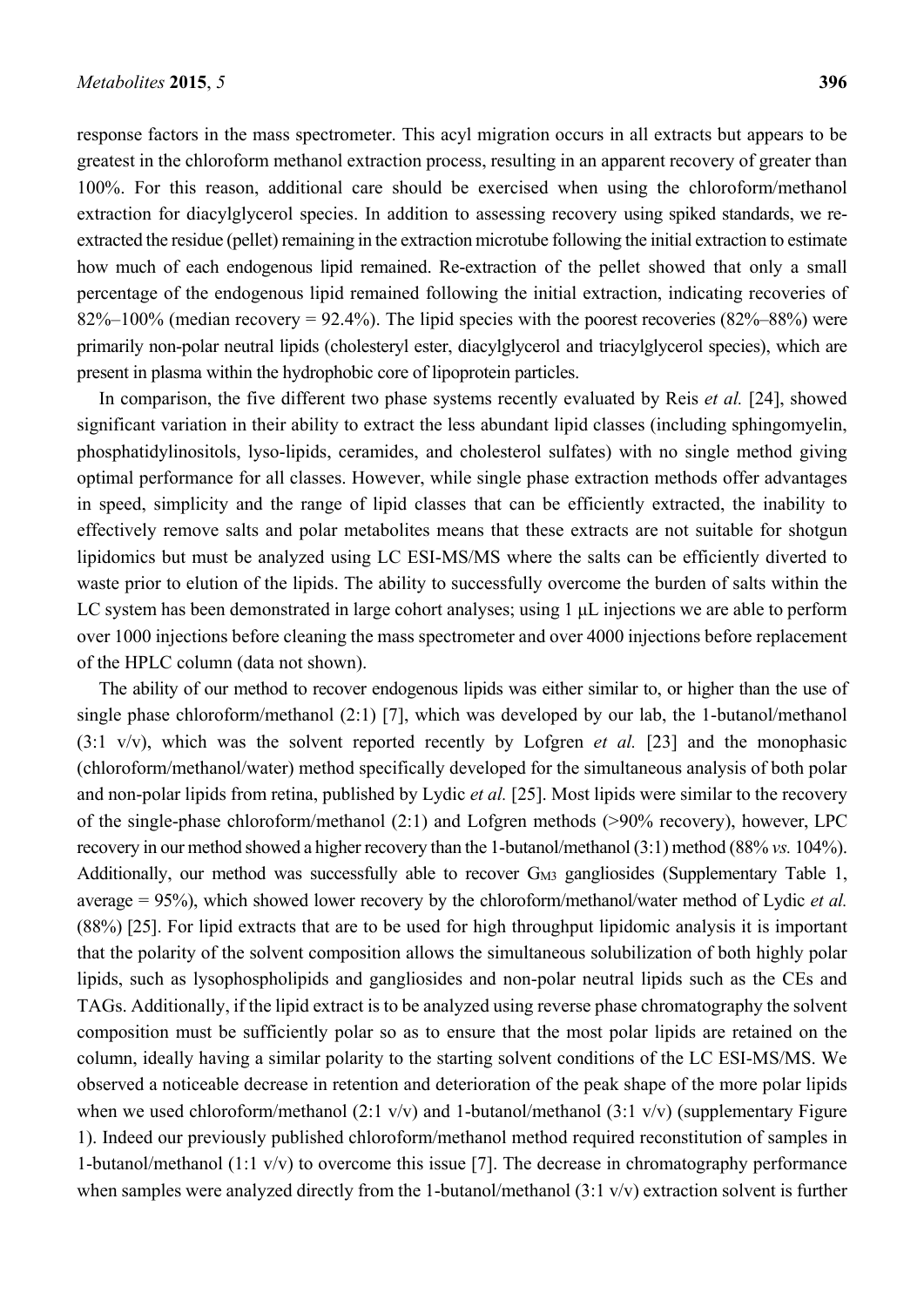reflected in the increased variance observed in these analyses compared to the 1-butanol/methanol (1:1  $v/v$ ) (Figure 4).

The 1-butanol/methanol (1:1 v/v) method presented here has two major advantages over our previously published chloroform/methanol based methodology. Firstly, it is significantly simpler, circumventing the need for steps involving the removal of the extraction solvent and subsequent reconstitution of the sample, significantly increasing throughput. In our hands we are able to extract more than 500 samples a day using this newer methodology. In addition, this approach avoids the use of chloroform, making it safer than methods based on halogenated solvents. Although we have not adapted this methodology to robotic extraction to date, we note that the simplicity of the methodology is likely to make it highly amenable to an automated approach.

## **4. Materials and Methods**

## *4.1. Lipid Standards and Solvents*

Lipid internal standards (ISTD) included species within the classes of dihydroceramide (Cer(d18:0/8:0)), ceramide (Cer(d18:1/17:0)), sphingomyelin (SM(d18:1/12:0)), lysophosphatidylcholine (LPC(13:0)), phosphatidylcholine (PC(13:0/13:0)), lysophosphatidylethanolamine (LPE(14:0)), phosphatidylethanolamine (PE(17:0/17:0)), phosphatidylglycerol (PG(17:0/17:0)), phosphatidylserine (PS(17:0/17:0)) and cholesterol (Cholesterol (*d*7)) were purchased from Avanti (Alabaster AL, USA). Cholesteryl ester (CE(18:0) (*d*6)) was purchased from CDN Isotopes (Quebec, Canada). Diacylglycerol (DG(15:0/15:0)) and triacylglycerol (TG(17:0/17:0/17:0)) were purchased from Sigma (St Louis MO, USA). Glucosylceramide (GluCer(d18:1/16:0) (*d*3)), lactosylceramide (LacCer(d18:1/16:0) (*d*3)) and trihexosylceramide (Hex3Cer(d18:1/17:0) were purchased from Matreya (Pleasant Gap, PA, USA) (Table 1). The solvents 1-butanol, methanol and chloroform were HPLC-grade and purchased from Merck KGaA (Darmstadt, Germany). Tetrahydrofuran and ammonium formate were purchased from Sigma-Aldrich (St Louis, MO, USA).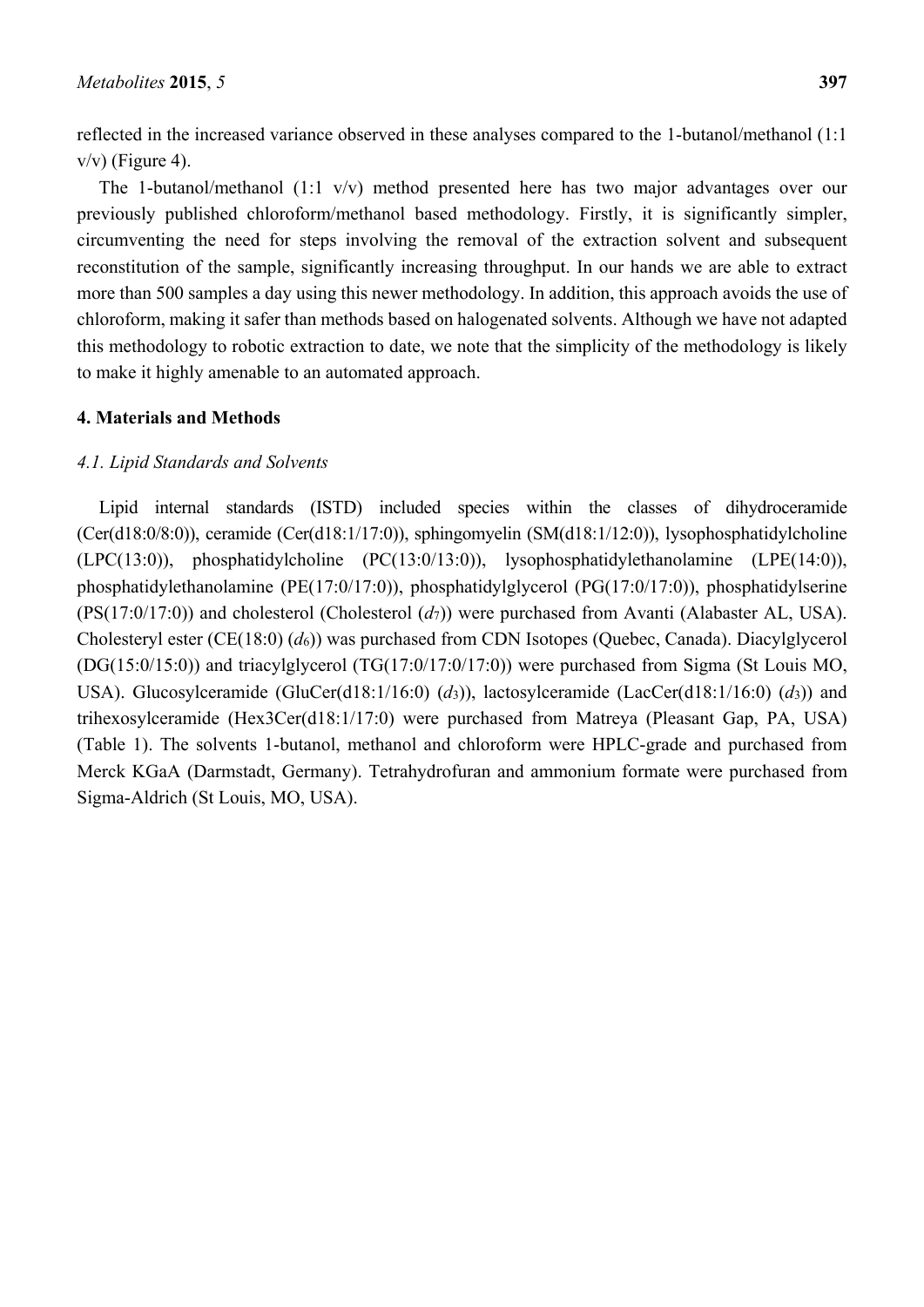| <b>Lipid Class</b>                     | No. of<br>species | <b>Internal standard</b>                           | Pmol <sup>1</sup> | Q1           | Q <sub>3</sub>         | Voltage settings <sup>3</sup> |    |    |            |
|----------------------------------------|-------------------|----------------------------------------------------|-------------------|--------------|------------------------|-------------------------------|----|----|------------|
|                                        |                   |                                                    |                   | (Parent ion) | (Product Ion) $2$      | <b>DP</b>                     | EP | CE | <b>CXP</b> |
| Dihydroceramide (dhCer)                | 6                 | Cer(d18:0/8:0)                                     | 100               | $[M+H]^+$    | 284.3                  | 90                            | 30 | 28 | 10         |
| Ceramide (Cer)                         | 6                 | Cer(d18:1/17:0)                                    | 100               | $[M+H]^+$    | 264.3                  | 50                            | 10 | 35 | 12         |
| Monohexocylceramide (HexCer)           | 6                 | GluCer <sup>4</sup> (d18:1/16:0) $(d_3)$           | 50                | $[M+H]^+$    | 264.3                  | 77                            | 10 | 50 | 12         |
| Dihexosylceramide (Hex2Cer)            | 6                 | LacCer <sup>4</sup> (d18:1/16:0) (d <sub>3</sub> ) | 50                | $[M+H]^+$    | 264.3                  | 100                           | 10 | 65 | 12         |
| Trihexosylceramide (Hex3Cer)           | 6                 | Hex3Cer(d18:1/17:0)                                | 50                | $[M+H]^+$    | 264.3                  | 130                           | 10 | 73 | 12         |
| Sphingomyelin (SM)                     | 20                | SM(d18:1/12:0)                                     | 200               | $[M+H]^+$    | 184.1                  | 65                            | 10 | 35 | 12         |
| Phosphatidylcholine (PC)               | 46                | PC(13:0/13:0)                                      | 100               | $[M+H]^+$    | 184.1                  | 100                           | 10 | 45 | 11         |
| Alkylphosphatidylcholine (PC-O)        | 19                | PC(13:0/13:0)                                      | 100               | $[M+H]^+$    | 184.1                  | 100                           | 10 | 45 | 11         |
| Alkenylphosphatidylcholine (PC-P)      | 14                | PC(13:0/13:0)                                      | 100               | $[M+H]^+$    | 184.1                  | 100                           | 10 | 45 | 11         |
| Lysophosphatidylcholine (LPC)          | 22                | LPC(13:0)                                          | 100               | $[M+H]^+$    | 184.1                  | 90                            | 10 | 38 | 12         |
| Lysoalkylphosphatidylcholine (LPC-O)   | 10                | LPC(13:0)                                          | 100               | $[M+H]^+$    | 104.1                  | 90                            | 10 | 42 | 5          |
| Phosphatidylethanolamine (PE)          | 21                | PE(17:0/17:0)                                      | 100               | $[M+H]^+$    | NL, 141 Da             | 80                            | 10 | 31 | 7          |
| Alkylphosphatidylethanolamine (PE-O)   | 12                | PE(17:0/17:0)                                      | 100               | $[M+H]^+$    | NL, 141 Da             | 80                            | 10 | 31 | 7          |
| Alkenylphosphatidylethanolamine (PE-P) | 11                | PE(17:0/17:0)                                      | 100               | $[M+H]^+$    | NL, 141 Da             | 80                            | 10 | 31 | 7          |
| Lysophosphatidylethanolamine (LPE)     | 6                 | LPE(14:0)                                          | 100               | $[M+H]^+$    | NL, 141 Da             | 80                            | 10 | 31 | 7          |
| Phosphatidylinositol (PI)              | 16                | PE(17:0/17:0)                                      | 100               | $[M+NH_4]^+$ | NL, 277 Da             | 51                            | 10 | 43 | 14         |
| Lysophosphatidylinositol (LPI)         | 4                 | LPE(14:0)                                          | 100               | $[M+NH_4]^+$ | NL, 277 Da             | 80                            | 10 | 31 | $\tau$     |
| Phosphatidylglycerol (PG)              | 3                 | PG(17:0/17:0)                                      | 100               | $[M+NH_4]^+$ | NL, 189 Da             | 60                            | 10 | 25 | 12         |
| Cholesteryl ester (CE)                 | 26                | $CE(18:0)$ $(d_6)$                                 | 1000              | $[M+NH_4]^+$ | 369.3                  | 30                            | 10 | 20 | 12         |
| Free cholesterol (COH)                 |                   | Cholesterol $(d_7)$                                | 1000              | $[M+NH_4]^+$ | 369.3                  | 55                            | 10 | 17 | 12         |
| Diacylglycerol (DG)                    | 24                | DG(15:0/15:0)                                      | 200               | $[M+NH_4]^+$ | $NL, NH3 + fatty acid$ | 55                            | 10 | 30 | 22         |
| Triacylglycerol (TG)                   | 25                | TG(17:0/17:0/17:0)                                 | 100               | $[M+NH_4]^+$ | $NL, NH3 + fatty acid$ | 95                            | 10 | 30 | 12         |

**Table 1.** Conditions for tandem mass spectrometry quantification of major lipid species identified in human plasma.

<sup>1</sup>: Amount of internal standard per sample; <sup>2</sup>: The Q3 (Product ion) corresponds to either a specific product ion or a specific neutral loss (NL); <sup>3</sup>: DP = declustering potential (volts); EP = entrance potential (volts); CE = collision energy (volts); CXP = collision cell exit potential (volts); <sup>4</sup>: GluCer = Glucosylcermide; LacCer = Lactosylcermaide.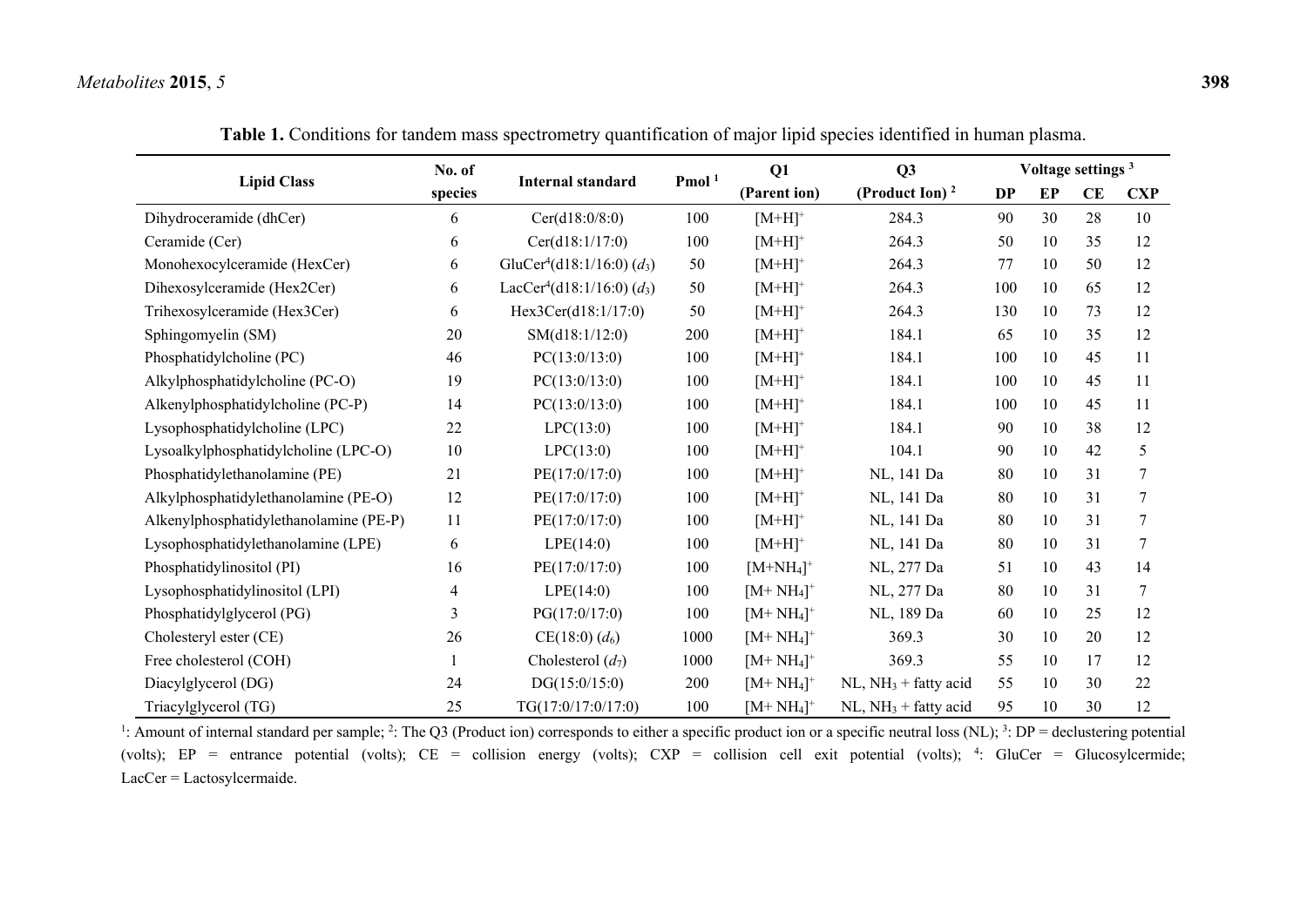## *4.2. Human Plasma*

Quality control (QC) plasma was composed of pooled plasma from healthy volunteers ( $n = 6, 3$  male and 3 female) aged between 20 and 45 years. This study was approved by the Alfred Human Ethics Committee and written consent was obtained from all participants. Samples were collected in ethylenediaminetetraacetic acid (EDTA) vacutainers, centrifuged at (1711  $\times$  g, 15 min, 20 °C) then pooled. To minimize the effect of oxidation, butylhydroxytoluene (BHT), 100 mM in ethanol, was added to plasma (1 µL/mL plasma), the QC aliquots were stored frozen at (−80 °C).

#### *4.3. Lipid Extraction Methods*

The 1-butanol/methanol (1:1 v/v) method was compared with two other single-phase methods; a one-phase chloroform/methanol method we have previously described [6], as well as a single-phase 1-butanol/methanol (3:1 v/v) modified from the method reported by Löfgren *et al.* [23]. All methods require only a single extraction.

#### 4.3.1. 1-Butanol/Methanol (1:1 v/v) Method

Plasma (10 µL) was aliquoted into a 1.5 mL eppendorf tube and 100 µL of 1-butanol/methanol (1:1, v/v) with 5 mM ammonium formate containing ISTDs (Table 1) was added. The mixture was vortexed for 10 s, sonicated for 60 min in a sonic water bath at 20 °C and then centrifuged (16,000  $\times$  g, 10 min, 20 °C). The supernatant was transferred into a 0.2 mL glass insert with Teflon insert cap for analysis by LC ESI-MS/MS.

## 4.3.2. Chloroform/Methanol Extraction

Plasma (10 µL) was aliquoted into a 1.5 mL eppendorf tube, then 200 µL of chloroform/methanol  $(2:1, v/v)$  was added together with 10 µL ISTD in chloroform/methanol  $(1:1, v/v)$  (Table 1). The mixture was mixed for 10 min on a rotary mixer, sonicated in a water bath (18 °C–24 °C) for 30 min, left to stand on the bench for 20 min and then centrifuged (16,000  $\times$  g, 10 min, 20 °C). The supernatant was transferred to a 96-well plate and dried under a stream of nitrogen gas at 40 °C. Samples were reconstituted with 50 µL H2O-saturated 1-butanol and sonicated for 10 min. Finally, 50 µL of 10 mM ammonium formate in MeOH was added. The extract was centrifuged (1700  $\times$  g, 5 min, 20 °C) and the supernatant was transferred into a 0.2 mL glass insert with Teflon insert cap for analysis by LC ESI-MS/MS.

#### 4.3.3. 1-Butanol/Methanol (3:1, v/v) Extraction

Plasma (10 µL) was aliquoted into a 1.5 mL eppendorf tube and 300 µL of 1-butanol/methanol  $(3:1, v/v)$  was added together with 10 µL ISTD in butanol/methanol  $(1:1, v/v)$  (Table 1). The mixture was vortexed for 10 s, sonicated for 60 minutes in a sonic water bath at 20 °C and then centrifuged  $(16,000 \times g, 10 \text{ min}, 20 \degree C)$ . The supernatant was transferred into a 0.2 mL glass insert with Teflon insert cap for analysis by LC ESI-MS/MS.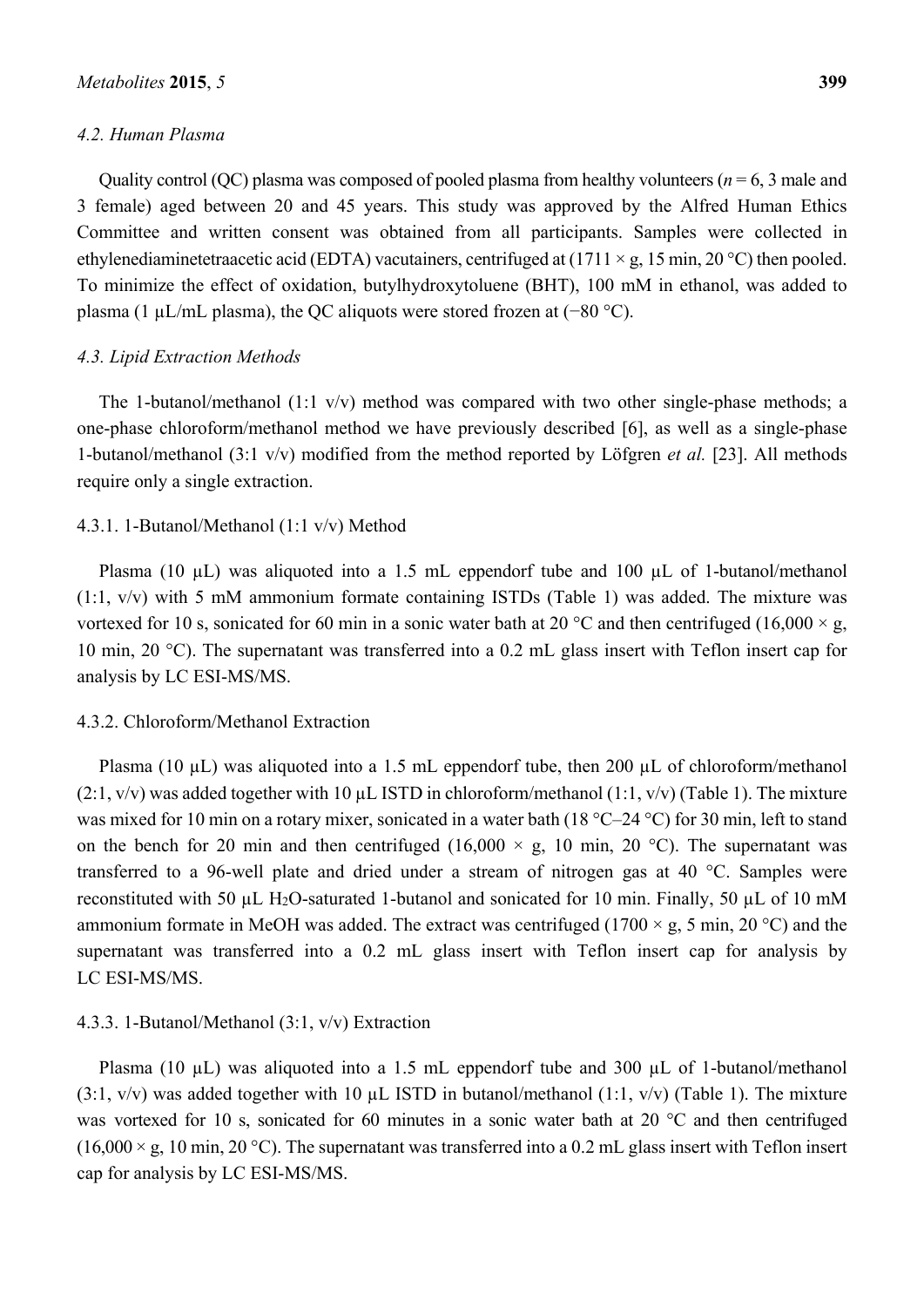## *4.4. Lipid Analysis*

Lipid analysis was performed by LC ESI-MS/MS using an applied biosystems 4000 QTRAP triple-stage quadrupole mass spectrometer, as described previously [7]. A Zorbax C18, 1.8 µm,  $50 \times 2.1$  mm column was used for liquid chromatography at a flow rate of 300  $\mu$ L/min, using the following gradient condition: 0% solvent B to 100% over 8 min, 2.5 min at 100% B, a return to 0% B over 0.5 min and finally 0% B for 3 min prior to the next injection. Solvents A and B consisted of tetrahydrofuran:methanol:water in ratios of (20:20:60 v/v) and (75:20:5 v/v), respectively, both containing 10 mM ammonium formate. The first 1.5 min of eluent, containing the eluted salts, was diverted to waste. Multiple-reaction monitoring (MRM) in positive ion mode was performed to analyse the individual lipid species (Table 1) [7].

#### *4.5. Extraction Performance*

#### 4.5.1. Recovery

The recovery of lipids for each method was determined by performing extractions where the lipid ISTDs were added prior to extraction or after extraction (and immediately before reconstitution for injection), and then comparing the relative signal intensity (area under the chromatographic peak) for each ISTD. Five replicates were performed for each analysis and samples spiked with standards pre- and post-extraction were randomized prior to analysis. The percent recovery and variance was calculated by calculating the average signal intensity in samples spiked prior to extraction as a percentage of the average signal intensity in samples spiked after extraction. To evaluate the recovery of endogenous plasma lipid species, pellets remaining after plasma extraction (*n* = 3 replicates) were re-extracted and the additional lipid quantified. The lipid in the second extraction was expressed as a percentage of the total lipids extracted in the first and second extractions combined.

#### 4.5.2. Reproducibility

The relative precisions of the extraction methods (combined with the mass spectrometry analysis) were assessed by determining within-batch and between-batch variation. Plasma samples ( $n = 10$ ) were extracted and analysed to investigate within-batch variation; to investigate the between-batch extraction variation, plasma samples ( $n = 49$ ) were extracted on seven different days ( $n = 7$ /day) over two months. The samples were analysed in a single LC ESI-MS/MS analysis, to reduce the effect of analytical variation (in the LC ESI-MS/MS system) that may appear between batches. Then CV% was calculated for each lipid across the seven separate extraction days.

### *4.6. Statistical Analysis*

Coefficient of variation was used to evaluate the reproducibility of each method. Pearson's correlation coefficient was used to compare the lipid measurements using the 1-butanol/methanol  $(1:1 \text{ v/v})$  method with the measurements from the chloroform/methanol  $(2:1 \text{ v/v})$  method.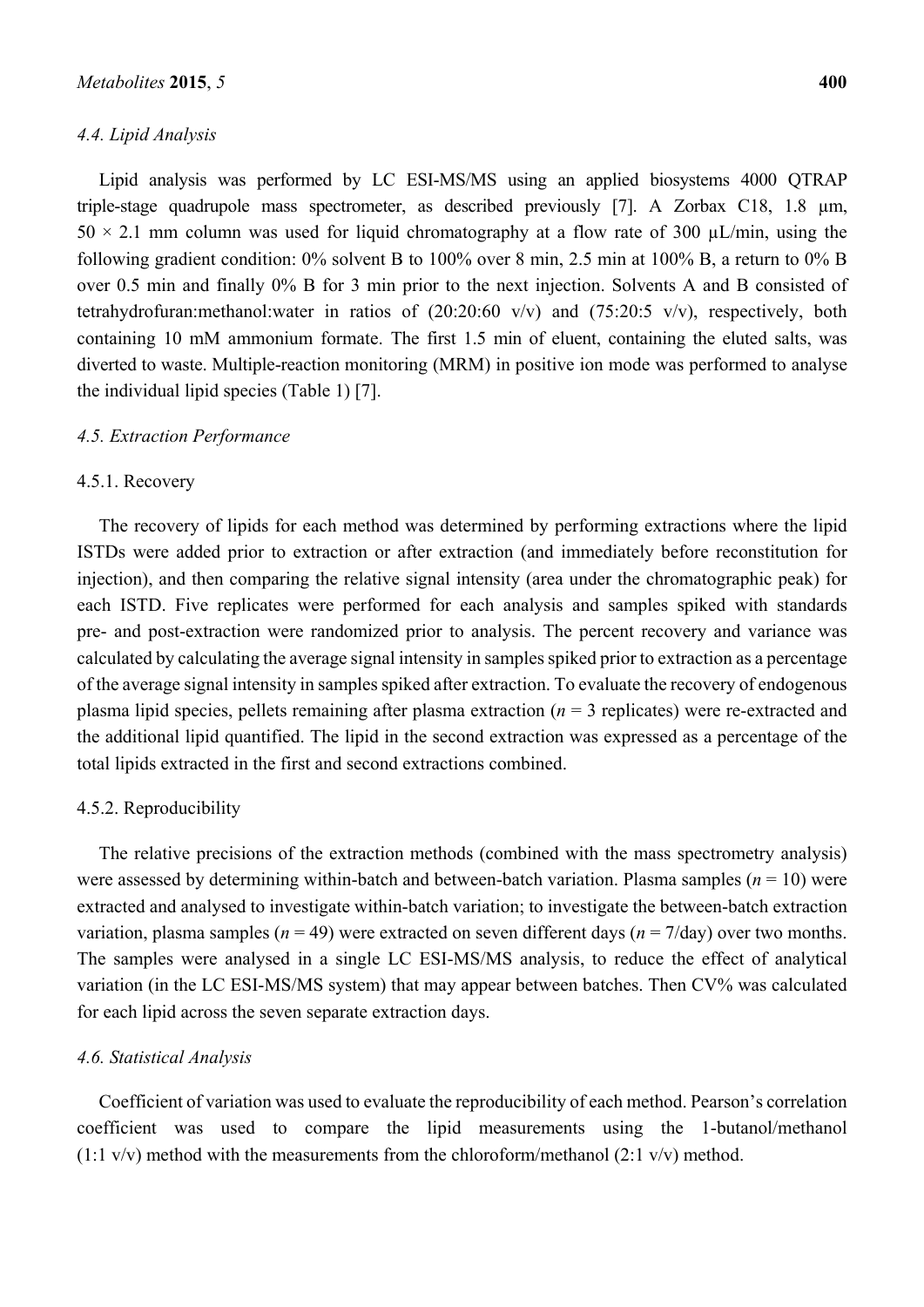## **Acknowledgments**

The authors would like to thank the volunteers that participated in this study. Funding was provided by the National Health & Medical Research Council of Australia, by the OIS Program of the Victorian Government, Australia, Also by King Fahad medical City, Riyadh, Saudi Arabia. Peter J. Meikle is a NHMRC Senior Research Fellow; Malcolm J. McConville is a NHMRC Principal Research Fellow.

## **Author Contributions**

Zahir H. Alshehry, Christopher K. Barlow, Youping Zhou and Peter J. Meikle contributed to the experimental design; Zahir H. Alshehry and Jacquelyn M. Weir analyzed the samples and processed data; Zahir H. Alshehry and Christopher K. Barlow wrote the manuscript. All authors revised and edited the manuscript.

## **Conflicts of Interest**

The authors declare no conflict of interest.

## **References**

- 1. Cavusoglu, E.; Chhabra, S.; Jiang, X.C.; Hojjati, M.R.; Chopra, V.; Eng, C.; Gupta, A.; Yanamadala, S.; Pinsky, D.J.; Marmur, J.D. Relation of baseline plasma phospholipid levels to cardiovascular outcomes at two years in men with acute coronary syndrome referred for coronary angiography. *Am. J. Cardiol.* **2007**, *100*, 1739–1743.
- 2. Kato, R.; Mori, C.; Kitazato, K.; Arata, S.; Obama, T.; Mori, M.; Takahashi, K.; Aiuchi, T.; Takano, T.; Itabe, H. Transient increase in plasma oxidized ldl during the progression of atherosclerosis in apolipoprotein e knockout mice. *Arterioscler. Thromb. Vasc. Biol.* **2009**, *29*, 33–39.
- 3. Voight, B.F.; Peloso, G.M.; Orho-Melander, M.; Frikke-Schmidt, R.; Barbalic, M.; Jensen, M.K.; Hindy, G.; Holm, H.; Ding, E.L.; Johnson, T.; *et al.* Plasma hdl cholesterol and risk of myocardial infarction: A mendelian randomisation study. *Lancet* **2012**, *380*, 572–580.
- 4. Colas, R.; Pruneta-Deloche, V.; Guichardant, M.; Luquain-Costaz, C.; Cugnet-Anceau, C.; Moret, M.; Vidal, H.; Moulin, P.; Lagarde, M.; Calzada, C. Increased lipid peroxidation in ldl from type-2 diabetic patients. *Lipids* **2010**, *45*, 723–731.
- 5. Huang, P.L. A comprehensive definition for metabolic syndrome. *Dis. Model. Mech.* **2009**, *2*, 231–237.
- 6. Meikle, P.J.; Wong, G.; Tsorotes, D.; Barlow, C.K.; Weir, J.M.; Christopher, M.J.; MacIntosh, G.L.; Goudey, B.; Stern, L.; Kowalczyk, A.; *et al.* Plasma lipidomic analysis of stable and unstable coronary artery disease. *Arterioscler. Thromb. Vasc. Biol.* **2011**, *31*, 2723–2732.
- 7. Weir, J.M.; Wong, G.; Barlow, C.K.; Greeve, M.A.; Kowalczyk, A.; Almasy, L.; Comuzzie, A.G.; Mahaney, M.C.; Jowett, J.B.; Shaw, J.; *et al.* Plasma lipid profiling in a large population-based cohort. *J. Lipid Res.* **2013**, *54*, 2898–2908.
- 8. Meikle, P.J.; Wong, G.; Barlow, C.K.; Kingwell, B.A. Lipidomics: Potential role in risk prediction and therapeutic monitoring for diabetes and cardiovascular disease. *Pharmacol. Ther.* **2014**, *143*, 12–23.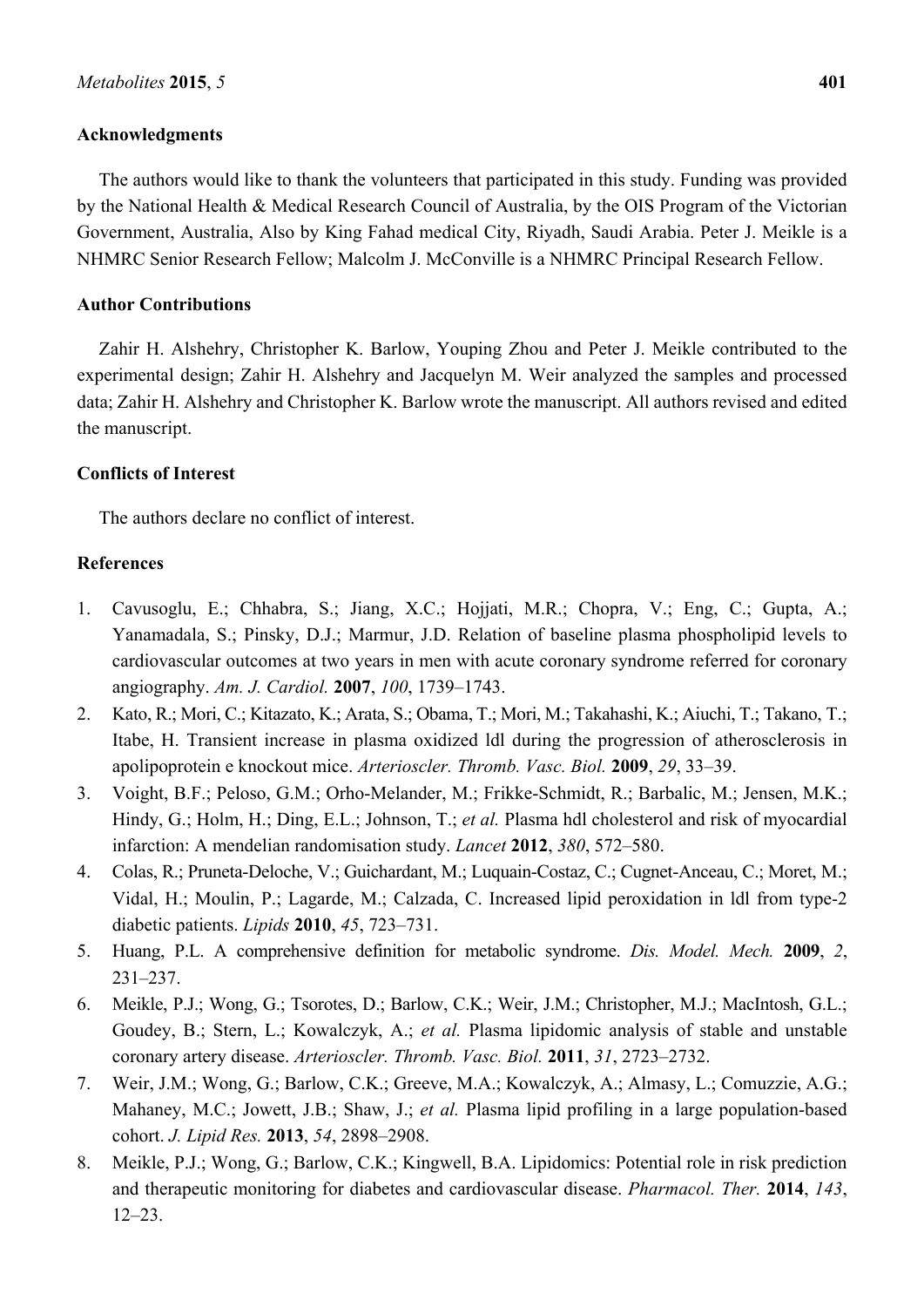- 9. Hiukka, A.; Stahlman, M.; Pettersson, C.; Levin, M.; Adiels, M.; Teneberg, S.; Leinonen, E.S.; Hulten, L.M.; Wiklund, O.; Oresic, M.; *et al.* Apociii-enriched ldl in type 2 diabetes displays altered lipid composition, increased susceptibility for sphingomyelinase, and increased binding to biglycan. *Diabetes* **2009**, *58*, 2018–2026.
- 10. Hu, C.; Kong, H.; Qu, F.; Li, Y.; Yu, Z.; Gao, P.; Peng, S.; Xu, G. Application of plasma lipidomics in studying the response of patients with essential hypertension to antihypertensive drug therapy. *Mol. Biosyst.* **2011**, *7*, 3271–3279.
- 11. Llorente, A.; Skotland, T.; Sylvanne, T.; Kauhanen, D.; Rog, T.; Orlowski, A.; Vattulainen, I.; Ekroos, K.; Sandvig, K. Molecular lipidomics of exosomes released by pc-3 prostate cancer cells. *Biochim. Biophys. Acta* **2013**, *1831*, 1302–1309.
- 12. Desbenoit, N.; Saussereau, E.; Bich, C.; Bourderioux, M.; Fritsch, J.; Edelman, A.; Brunelle, A.; Ollero, M. Localized lipidomics in cystic fibrosis: Tof-sims imaging of lungs from pseudomonas aeruginosa-infected mice. *Int. J. Biochem. Cell Biol.* **2014**, *52*, 77–82.
- 13. Wang-Sattler, R.; Yu, Y.; Mittelstrass, K.; Lattka, E.; Altmaier, E.; Gieger, C.; Ladwig, K.H.; Dahmen, N.; Weinberger, K.M.; Hao, P.; *et al.* Metabolic profiling reveals distinct variations linked to nicotine consumption in humans––First results from the kora study. *PLoS ONE* **2008**, *3*, e3863.
- 14. Laaksonen, R.; Katajamaa, M.; Paiva, H.; Sysi-Aho, M.; Saarinen, L.; Junni, P.; Lutjohann, D.; Smet, J.; Van Coster, R.; Seppanen-Laakso, T.; *et al.* A systems biology strategy reveals biological pathways and plasma biomarker candidates for potentially toxic statin-induced changes in muscle. *PLoS ONE* **2006**, *1*, e97.
- 15. Ekroos, K.; Janis, M.; Tarasov, K.; Hurme, R.; Laaksonen, R. Lipidomics: A tool for studies of atherosclerosis. *Curr. Atheroscler. Rep.* **2010**, *12*, 273–281.
- 16. Kaddurah-Daouk, R.; McEvoy, J.; Baillie, R.A.; Lee, D.; Yao, J.K.; Doraiswamy, P.M.; Krishnan, K.R.R. Metabolomic mapping of atypical antipsychotic effects in schizophrenia. *Mol. Psychiatry* **2007**, *12*, 934–945.
- 17. Meikle, P.J.; Christopher, M.J. Lipidomics is providing new insight into the metabolic syndrome and its sequelae. *Curr. Opin. Lipidol.* **2011**, *22*, 210–215.
- 18. Stahlman, M.; Ejsing, C.S.; Tarasov, K.; Perman, J.; Boren, J.; Ekroos, K. High-throughput shotgun lipidomics by quadrupole time-of-flight mass spectrometry. *J. Chromatogr. B Anal. Technol. Biomed. Life Sci.* **2009**, *877*, 2664–2672.
- 19. Folch, J.; Lees, M.; Sloane Stanley, G.H. A simple method for the isolation and purification of total lipides from animal tissues. *J. Biol. Chem.* **1957**, *226*, 497–509.
- 20. Bligh, E.G.; Dyer, W.J. A rapid method of total lipid extraction and purification. *Can. J. Biochem. Physiol.* **1959**, *37*, 911–917.
- 21. Ting, A.E.; Pagano, R.E. An improved synthesis of 7-nitrobenz-2-oxa-1,3-diazole analogs of cdp-diacylglycerol and phosphatidylinositol. *Chem. Phys. Lipids* **1991**, *60*, 83–91.
- 22. Matyash, V.; Liebisch, G.; Kurzchalia, T.V.; Shevchenko, A.; Schwudke, D. Lipid extraction by methyl-tert-butyl ether for high-throughput lipidomics. *J. Lipid Res.* **2008**, *49*, 1137–1146.
- 23. Lofgren, L.; Stahlman, M.; Forsberg, G.B.; Saarinen, S.; Nilsson, R.; Hansson, G.I. The bume method: A novel automated chloroform-free 96-well total lipid extraction method for blood plasma. *J. Lipid Res.* **2012**, *53*, 1690–1700.